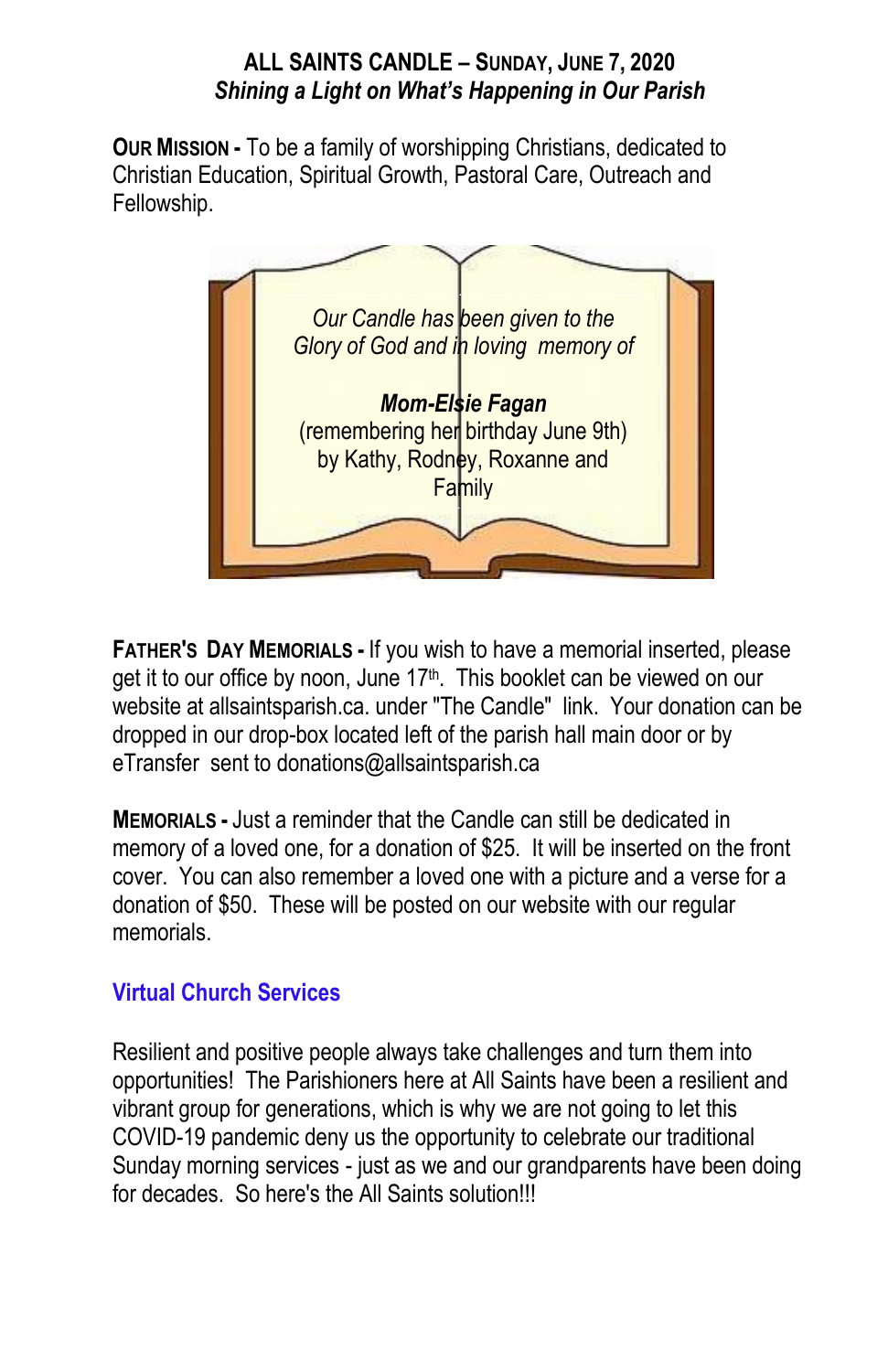Each week Rev Wayne, Rev Sam, and our organist Gloria will be prerecording an 08:30am BCP service, and a 10:00am BAS service. These services will be available for viewing by going to our website at **allsaintsparish.ca,** or through our Facebook page at **facebook.com/AllSaintsAnglicanChurchCBS/**

We will also be archiving all of our services, and they, too, will be available on our website, along with archived copies of **The Candle**.



ANGLICAN EAST NL ANNOUNCES VIRTUAL LAVROCK SUMMER CAMP2020!

You are invited to join us for a camp unlike any other! This year our theme will be *the earth: it's in our hands* ! While things will be a little different this year, there will be familiar faces and many of the activities you have come to love at summer camp! Here's what you need to know:

Who? If you are between the ages of 8 and 13 this is for you!

What? Activities for you and your entire family!

Where? Right in your own home!

When? July 6-9 (about 30 minutes each day)

How? All you need to do is pre-register by contacting [lavrocksummercamp@gmail.com.](mailto:lavrocksummercamp@gmail.com) Once you express your interest, we will send you a complete information package.

Please note, this is a **free camp.** Pre-registartion is required though, because we still need parental permission. Spread the word!!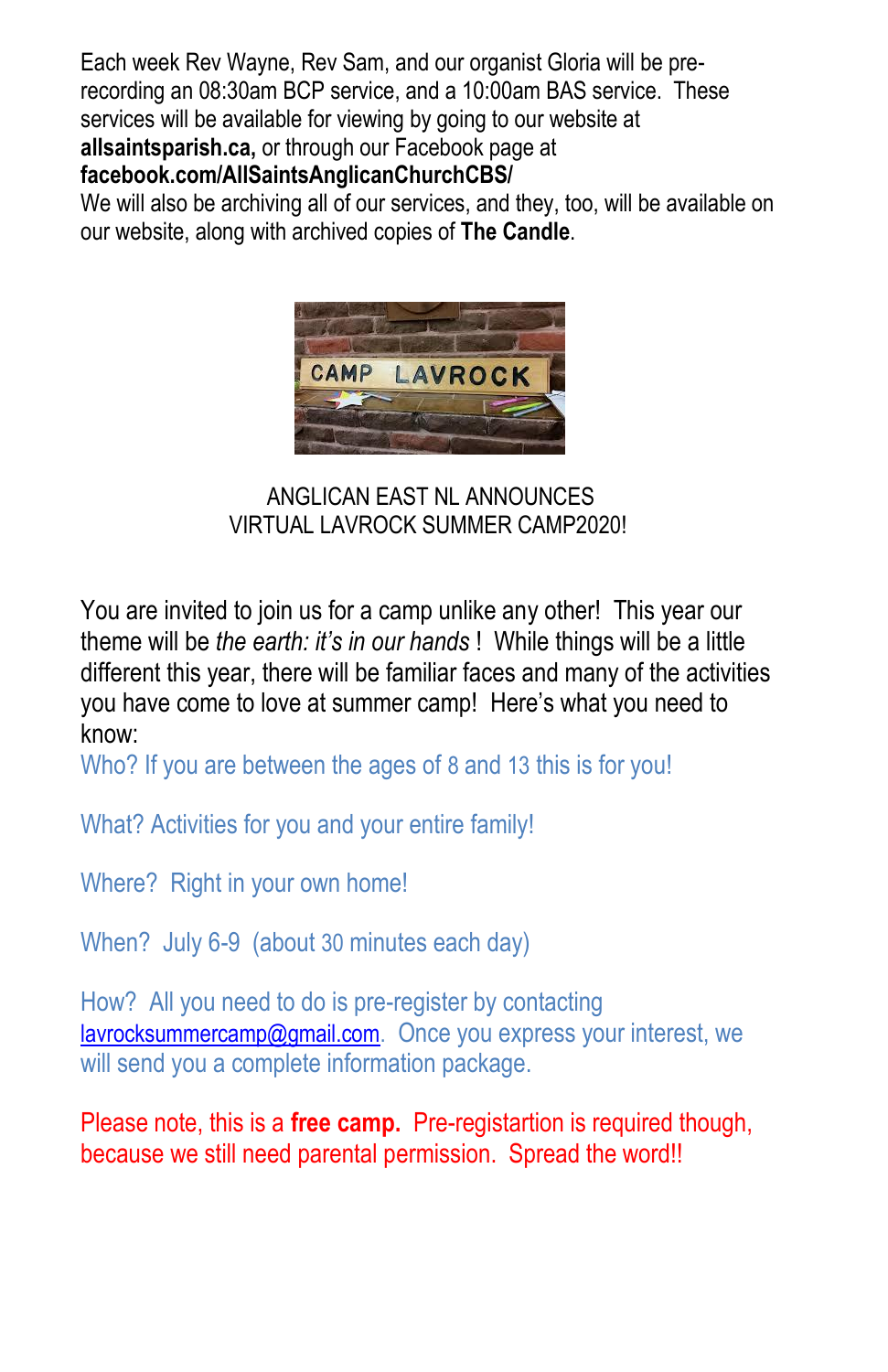**AGM -** has been postponed until further notice.

**VBS** - We had made plans for this year's VBS to be held June 29th to July 4th, however, due to the COVID-19 it has been put on hold until further notice. Our theme for this year is "Rocky Railroad".

**YOUTH MINISTRY -** Will resume after Covid -19 has ended.

#### **MEMORIAM - GENERAL FUND**

 In loving memory of **Ray Bishop** (remembering his birthday on June 7<sup>th</sup> from The Bishop Family

#### **MEMORIAM - CEMETERY FUND**

 In loving memory of **Jeffrey Rideout** (remembering his death May 15, 1997 by Mom, Dad, Angela, Shawn and Families